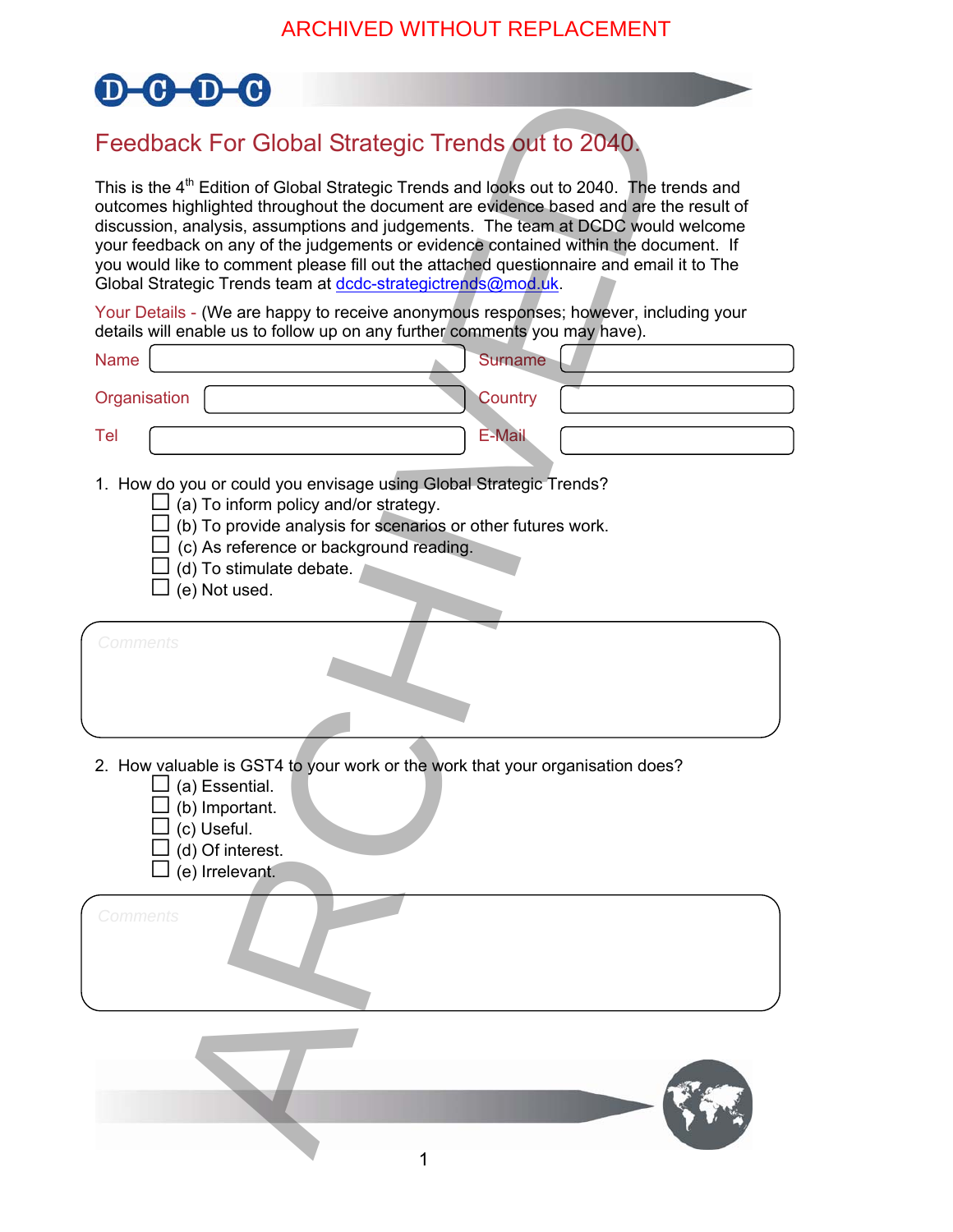## ARCHIVED WITHOUT REPLACEMENT

| 3. How do you rate the judgements contained with Global Strategic Trends?<br>(a) I strongly agree with the vast majority of the judgements.<br>(b) I agree with most of the judgements.<br>I (c) On balance I agree with some judgements and disagree with others.<br>(d) I disagree with most of the judgements.<br>(e) I strongly disagree with the majority of the document. |
|---------------------------------------------------------------------------------------------------------------------------------------------------------------------------------------------------------------------------------------------------------------------------------------------------------------------------------------------------------------------------------|
| <b>Comments</b>                                                                                                                                                                                                                                                                                                                                                                 |
| 4. Are there any judgements that you feel should be given greater emphasis, if so which<br>ones?                                                                                                                                                                                                                                                                                |
| (a) Yes<br>(b) No                                                                                                                                                                                                                                                                                                                                                               |
| Comments                                                                                                                                                                                                                                                                                                                                                                        |
|                                                                                                                                                                                                                                                                                                                                                                                 |
|                                                                                                                                                                                                                                                                                                                                                                                 |
| 5. How familiar were you with the issues raised in Global Strategic Trends?<br>(a) Most of the issues in the document were familiar to me.<br>(b) I am aware of some of the issues in the document but not others.<br>(c) Most of the issues raised in the document were new to me.<br>(d) All of the issues raised in the document were new to me.                             |
| Comments                                                                                                                                                                                                                                                                                                                                                                        |
|                                                                                                                                                                                                                                                                                                                                                                                 |
|                                                                                                                                                                                                                                                                                                                                                                                 |
|                                                                                                                                                                                                                                                                                                                                                                                 |
|                                                                                                                                                                                                                                                                                                                                                                                 |